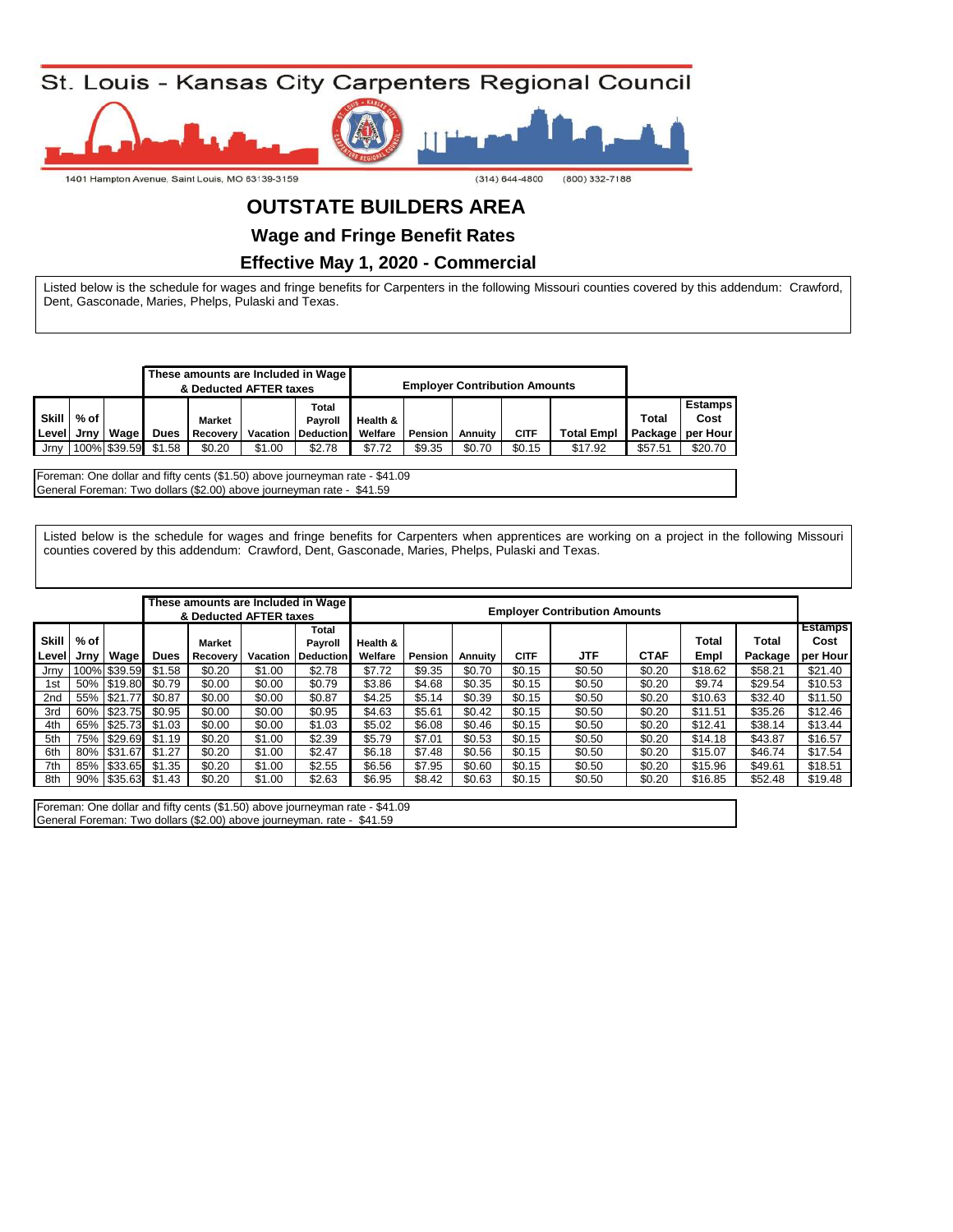

# **OUTSTATE BUILDERS AREA**

**Wage and Fringe Benefit Rates** 

 **Effective May 1, 2020 - Light Commercial**

Listed below is the schedule for wages and fringe benefits for Carpenters in the following Missouri counties covered by this addendum: Crawford, Dent, Gasconade, Maries, Phelps, Pulaski and Texas.

Light Commercial projects shall be defined as the construction, alteration or repair of the following structures or tenant spaces: individual retail establishments of not more than 20,000 square feet of retail floor space, restaurants, strip malls and hotels of no more than five (5) stories above grade. In addition, Light Commercial projects shall include all work determined by the Executive-Secretary Treasurer or his designee to be covered as such under this Agreement. In calculating the square footage of retail establishments, multi-phase projects will be calculated on a cumulative basis. On Light Commercial projects, carpenters shall receive the current Residential negotiated wage, as set forth below, for all worked performed at the job site. The terms of the Subcontracting clause contained in this Addendum SHALL apply to Light Commercial projects.

|              |        |         |             | <b>Deducted AFTER taxes</b> |          | These amounts are Included in Wage & |          | <b>Employer Contribution Amounts</b> |         |             |                   |         |                |
|--------------|--------|---------|-------------|-----------------------------|----------|--------------------------------------|----------|--------------------------------------|---------|-------------|-------------------|---------|----------------|
|              |        |         |             |                             |          | Total                                |          |                                      |         |             |                   |         | <b>Estamps</b> |
| <b>Skill</b> | $%$ of |         |             | <b>Market</b>               |          | Pavroll                              | Health & |                                      |         |             |                   | Total   | Cost           |
| Level        | Jrnv   | Wage    | <b>Dues</b> | Recovery                    | Vacation | <b>Deduction</b>                     | Welfare  | Pension                              | Annuity | <b>CITF</b> | <b>Total Empl</b> | Package | per Hour       |
| Jrnv         | 100%   | \$30.50 | \$1.22      | \$0.20                      | \$1.00   | \$2.42                               | \$7.72   | \$9.35                               | \$0.70  | \$0.15      | \$17.92           | \$48.42 | \$20.34        |

Foreman: One dollar (\$1.00) per hour above the journeyman rate - \$31.50 General Foreman: One dollar and fifty cents (\$1.50) above journeyman rate - \$32.00

Listed below is the schedule for wages and fringe benefits for Carpenters when apprentices are working on a project in the following Missouri counties covered by this addendum: Crawford, Dent, Gasconade, Maries, Phelps, Pulaski and Texas.

|       |      |         |        |               |                             | These amounts are Included in Wage & |          |                                      |         |             |            |             |         |         |          |
|-------|------|---------|--------|---------------|-----------------------------|--------------------------------------|----------|--------------------------------------|---------|-------------|------------|-------------|---------|---------|----------|
|       |      |         |        |               | <b>Deducted AFTER taxes</b> |                                      |          | <b>Employer Contribution Amounts</b> |         |             |            |             |         |         |          |
|       |      |         |        |               |                             | Total                                |          |                                      |         |             |            |             |         |         | Estamps  |
| Skill | % of |         |        | <b>Market</b> |                             | Payroll                              | Health & |                                      |         |             |            |             | Total   | Total   | Cost     |
| Level | Jrnv | Wage    | Dues   | Recovery      | <b>Vacation</b>             | <b>Deduction</b>                     | Welfare  | Pension                              | Annuity | <b>CITF</b> | <b>JTF</b> | <b>CTAF</b> | Empl    | Package | per Hour |
| Jrnv  | 100% | \$30.50 | \$1.22 | \$0.20        | \$1.00                      | \$2.42                               | \$7.72   | \$9.35                               | \$0.70  | \$0.15      | \$0.50     | \$0.20      | \$18.62 | \$49.12 | \$21.04  |
| 1st   | 50%  | \$15.25 | \$0.61 | \$0.00        | \$0.00                      | \$0.61                               | \$3.86   | \$4.68                               | \$0.35  | \$0.15      | \$0.50     | \$0.20      | \$9.74  | \$24.99 | \$10.35  |
| 2nd   | 55%  | \$16.78 | \$0.67 | \$0.00        | \$0.00                      | \$0.67                               | \$4.25   | \$5.14                               | \$0.39  | \$0.15      | \$0.50     | \$0.20      | \$10.63 | \$27.41 | \$11.30  |
| 3rd   | 60%  | \$18.30 | \$0.73 | \$0.00        | \$0.00                      | \$0.73                               | \$4.63   | \$5.61                               | \$0.42  | \$0.15      | \$0.50     | \$0.20      | \$11.51 | \$29.81 | \$12.24  |
| 4th   | 65%  | \$19.83 | \$0.79 | \$0.00        | \$0.00                      | \$0.79                               | \$5.02   | \$6.08                               | \$0.46  | \$0.15      | \$0.50     | \$0.20      | \$12.41 | \$32.24 | \$13.20  |
| 5th   | 75%  | \$22.88 | \$0.92 | \$0.20        | \$1.00                      | \$2.12                               | \$5.79   | \$7.01                               | \$0.53  | \$0.15      | \$0.50     | \$0.20      | \$14.18 | \$37.06 | \$16.30  |
| 6th   | 80%  | \$24.40 | \$0.98 | \$0.20        | \$1.00                      | \$2.18                               | \$6.18   | \$7.48                               | \$0.56  | \$0.15      | \$0.50     | \$0.20      | \$15.07 | \$39.47 | \$17.25  |
| 7th   | 85%  | \$25.93 | \$1.04 | \$0.20        | \$1.00                      | \$2.24                               | \$6.56   | \$7.95                               | \$0.60  | \$0.15      | \$0.50     | \$0.20      | \$15.96 | \$41.89 | \$18.20  |
| 8th   | 90%  | \$27.45 | \$1.10 | \$0.20        | \$1.00                      | \$2.30                               | \$6.95   | \$8.42                               | \$0.63  | \$0.15      | \$0.50     | \$0.20      | \$16.85 | \$44.30 | \$19.15  |

Foreman: One dollar (\$1.00) above journey level rate - \$31.50

General Foreman: One dollar and fifty cents (\$1.50) above journey level rate - \$32.00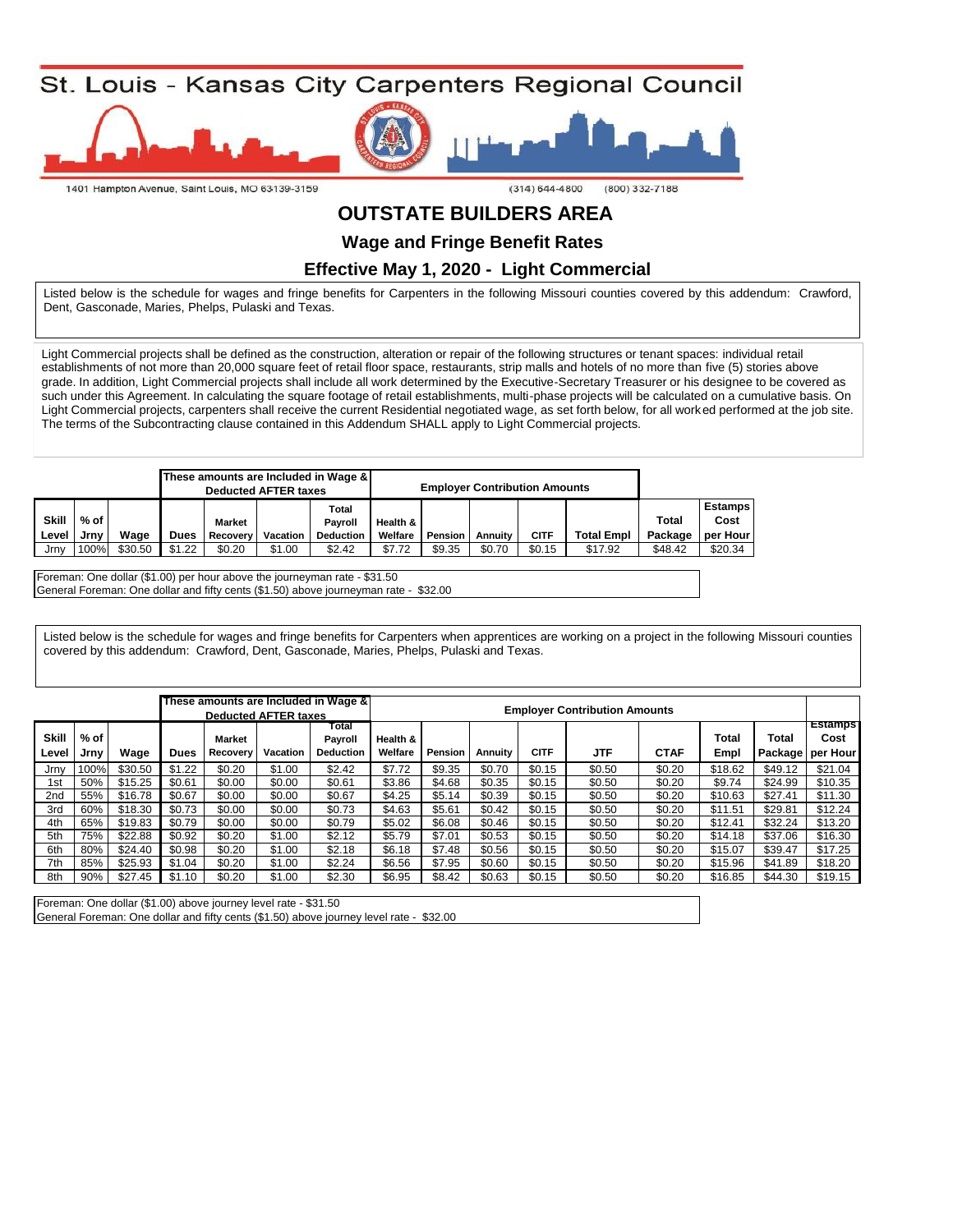St. Louis - Kansas City Carpenters Regional Council



1401 Hampton Avenue, Saint Louis, MO 63139-3159

 $(314) 644 - 4800$ (800) 332-7188

# **OUTSTATE BUILDERS AREA**

**Wage and Fringe Benefit Rates**

### **Effective May 1, 2020 - Commercial**

Listed below is the schedule for wages and fringe benefits in Missouri counties covered by this addendum: Crawford, Dent, Gasconade, Maries, Phelps, Pulaski and Texas

**All Mining Projects, Dams, Power Plants and Military Installations (Fort Leonard Wood) and all Millwright work will be paid at the current St. Louis Commercial Wage as follows:**

|                       |                |                        |  |                                                | These amounts are Included in Wage &<br><b>Deducted AFTER taxes</b> | <b>Employer Contribution Amounts</b>     |                     |                |         |  |                   |             |                                                              |                         |                                    |
|-----------------------|----------------|------------------------|--|------------------------------------------------|---------------------------------------------------------------------|------------------------------------------|---------------------|----------------|---------|--|-------------------|-------------|--------------------------------------------------------------|-------------------------|------------------------------------|
| <b>Skill</b><br>Level | % of l<br>Jrnv |                        |  | <b>Market</b><br><b>Wage   Dues   Recovery</b> | <b>Vacation</b>                                                     | <b>Total Payroll</b><br><b>Deduction</b> | Health &<br>Welfare | <b>Pension</b> | Annuity |  | <b>CJTF</b> CTAFI | <b>CITF</b> | Total<br>Empl                                                | <b>Total</b><br>Package | <b>Estamps</b><br>Cost<br>per Hour |
| Jrny                  |                | 100% \$40.37 \$1.61    |  | \$0.20                                         | \$1.00                                                              | \$2.81                                   | \$7.72              | \$9.35         | \$0.70  |  |                   |             | $\left  0.50 \right  0.20$ \$0.15 \\$18.62                   | \$58.99                 | \$21.43                            |
| 1st                   |                | 50% \$20.19 \$0.81     |  | \$0.00                                         | \$0.00                                                              | \$0.81                                   | \$3.86              | \$4.68         | \$0.35  |  |                   |             | $\left  0.50 \right  0.20$ \$0.15 \$9.74                     | \$29.93                 | \$10.55                            |
| 2nd                   |                | 55% \$22.20 \$0.89     |  | \$0.00                                         | \$0.00                                                              | \$0.89                                   | \$4.25              | \$5.14         | \$0.39  |  |                   |             | $\left  0.50 \right  0.20$ \$0.15 \\$10.63                   | \$32.83                 | \$11.52                            |
| 3rd                   |                | 60%   \$24.22 \$0.97   |  | \$0.00                                         | \$0.00                                                              | \$0.97                                   | \$4.63              | \$5.61         | \$0.42  |  |                   |             | $\sqrt{$0.50 \times 20}$ \$0.15 \\$11.51                     | \$35.73                 | \$12.48                            |
| 4th                   |                | 65% \$26.24 \$1.05     |  | \$0.00                                         | \$0.00                                                              | \$1.05                                   | \$5.02              | \$6.08         | \$0.46  |  |                   |             | $\left  0.50 \right  0.20$ \cdots $\left  0.15 \right  0.41$ | \$38.65                 | \$13.46                            |
| 5th                   |                | 75% \\$30.28 \\$1.21   |  | \$0.20                                         | \$1.00                                                              | \$2.41                                   | \$5.79              | \$7.01         | \$0.53  |  |                   |             | S0.50 S0.20 \$0.15 S14.18                                    | \$44.46                 | \$16.59                            |
| 6th                   |                | 80%   \$32.30   \$1.29 |  | \$0.20                                         | \$1.00                                                              | \$2.49                                   | \$6.18              | \$7.48         | \$0.56  |  |                   |             | $\left  0.50 \right  0.20$ \$0.15 \\$15.07                   | \$47.37                 | \$17.56                            |
| 7th                   |                | 85%   \$34.31   \$1.37 |  | \$0.20                                         | \$1.00                                                              | \$2.57                                   | \$6.56              | \$7.95         | \$0.60  |  |                   |             | $\left  0.50 \right  0.20$ \$0.15 \\$15.96                   | \$50.27                 | \$18.53                            |
| 8th                   |                | 90%   \$36.33 \$1.45   |  | \$0.20                                         | \$1.00                                                              | \$2.65                                   | \$6.95              | \$8.42         | \$0.63  |  |                   |             | $\left  0.50 \right  0.20$ \$0.15 \\$16.85                   | \$53.18                 | \$19.50                            |

Foreman: One dollar and fifty cents (\$1.50) above journey level rate - \$41.87 General Foreman: Two dollars (\$2.00) above journey level rate - \$42.37

#### **Holidays and Overtime**

| Journeyman OT Wage: \$60.56      | Journeyman Double time & Holiday Wage: \$80.74      |
|----------------------------------|-----------------------------------------------------|
| Foreman OT Wage: \$62.81         | Foreman Double time & Holiday Wage: \$83.74         |
| General Foreman OT Wage: \$63.56 | General Foreman Double time & Holiday Wage: \$84.74 |